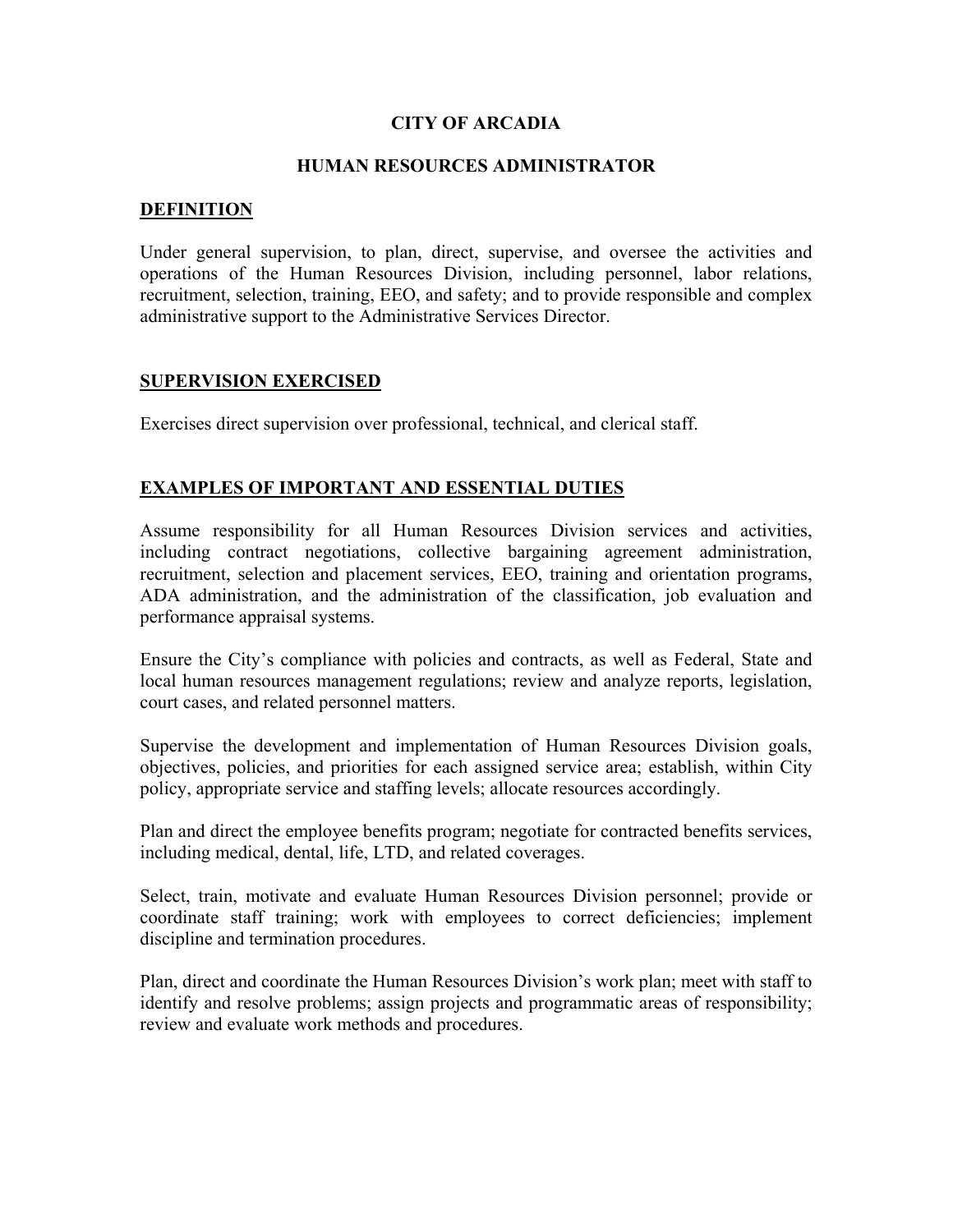## **EXAMPLES OF IMPORTANT AND ESSENTIAL DUTIES**

Manage and participate in the development and administration of the Human Resources Division budget; direct the forecast of additional funds needed for staffing, equipment, materials, and supplies; direct the monitoring of and approve expenditures; direct the preparation of and implement budgetary adjustments as necessary.

Prepare for and assist in union-management contract negotiations, grievances, and arbitration; administer the provisions of existing employee contracts and agreements; advise staff regarding provisions of contracts.

Participate in the administration of the City's classification and compensation plan; establish and maintain class specifications and salary ranges for positions; initiate and conduct wage and benefit surveys; analyze, evaluate and make recommendations on proposed job reclassifications.

Participate in and assist divisions in the recruitment, interviewing, testing, selection, and placement of all employees hired by the City; administer promotion, transfer, and separation procedures of current employees.

Assist in administering employee disciplinary policies and procedures; provide assistance to staff on disciplinary issues and action to be taken; assist in administering formal grievance procedures; assist in hearings and assist management staff in preparing and processing responses to grievances.

Direct the preparation and maintenance of personnel records and reports, employee handbooks, orientation manuals, and other publications on employee working conditions and benefits.

Deliver and procure appropriate staff development and training.

Administer the City's performance appraisal programs.

Participate on a variety of committees and task forces; attend and participate in professional group meetings; stay abreast of new trends and innovations in the field of human resources and risk management.

Assist in responding to and resolving difficult and sensitive inquiries and complaints.

Supervise the City's risk management function, including Workers' Compensation.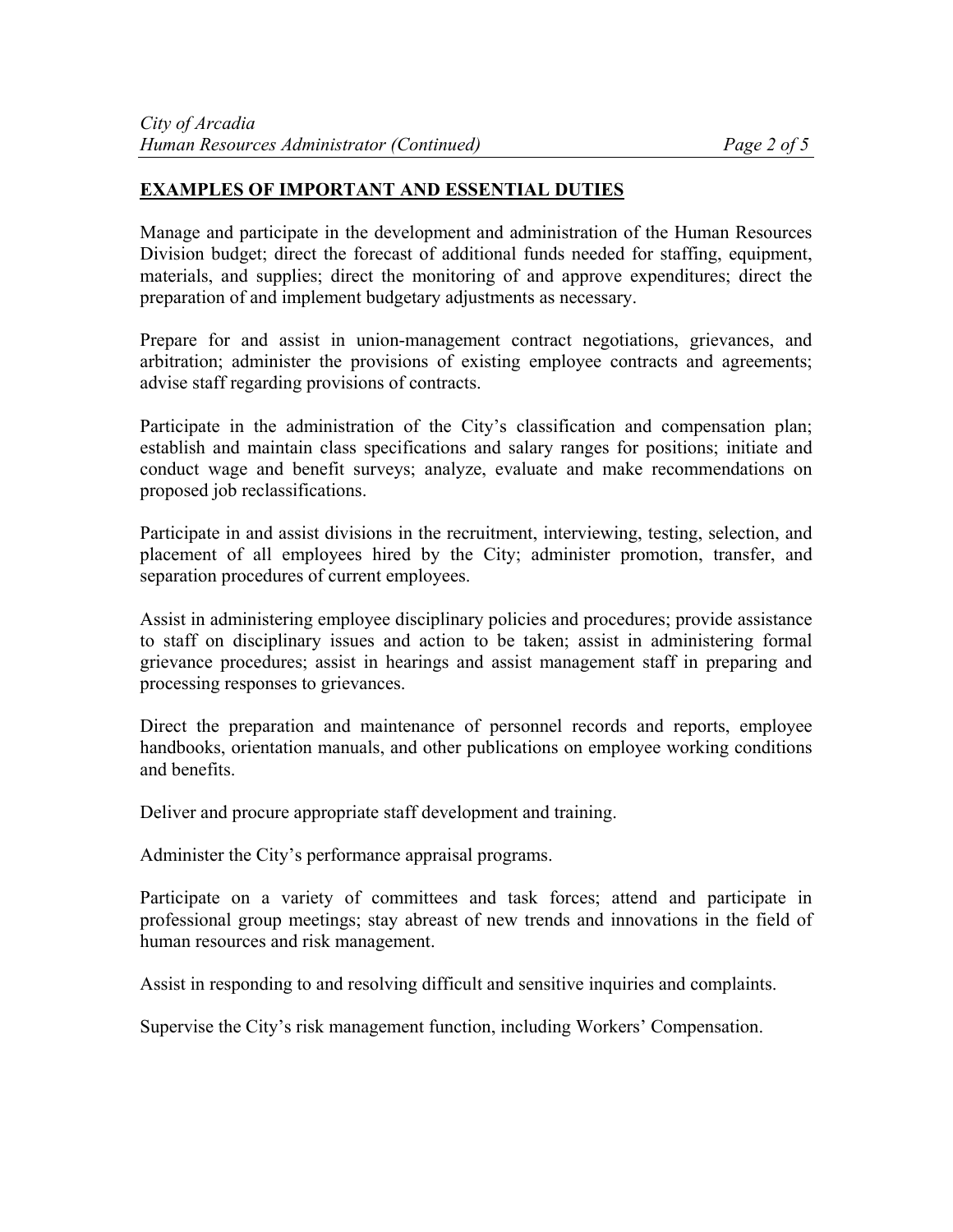# **OTHER JOB RELATED DUTIES**

Perform related duties and responsibilities as assigned.

# **JOB RELATED AND ESSENTIAL QUALIFICATIONS**

### **Knowledge of:**

Operational characteristics, services and activities of a comprehensive human resources and risk management program.

Organization and management practices as applied to the analysis and evaluation of human resources programs, policies and operational needs.

Modern and complex principles and practices of human resources program development and administration.

Current and pending legislation and court decisions relating to the rights and obligations of staff in the area of human resources.

Principles and practices of collective bargaining and labor relations.

Techniques of recruiting, interviewing, and selecting applicants for employment.

Wage and salary/benefit administration principles and practices.

Principles of job evaluation and analysis.

Principles and methods of training and education.

Principles of mathematical and statistical computations.

Advanced principles and practices of budget preparation and administration.

Principles of supervision, training and performance evaluation.

Pertinent Federal, State, and local laws, codes and regulations.

Safe driving principles and practices.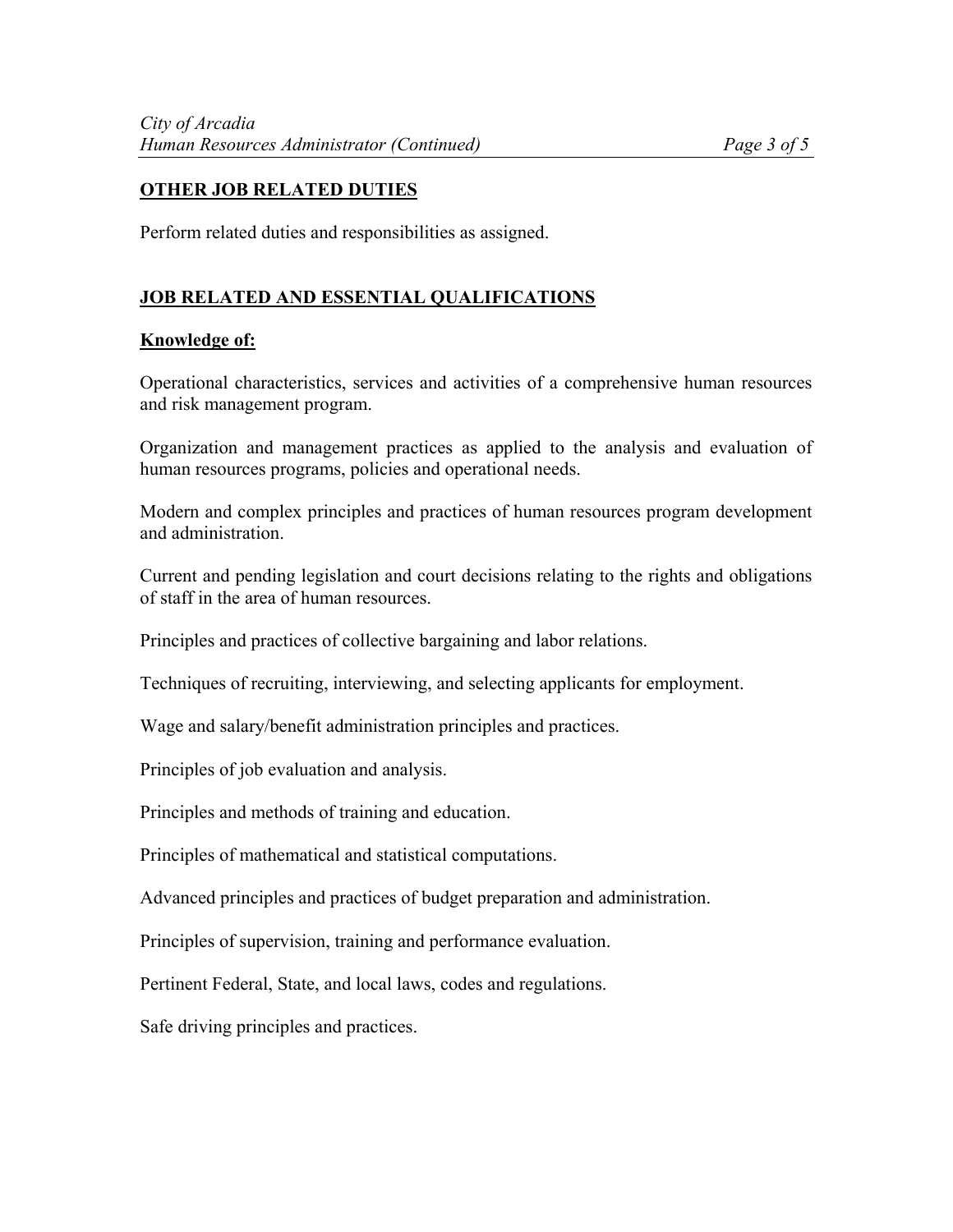## **Skill to:**

Operate modern office equipment, including computer equipment.

Operate a motor vehicle safely.

## **Ability to:**

Provide professional leadership and direction for the Human Resources Division.

Develop, implement and oversee the goals, objectives, and procedures for providing effective and efficient human resources programs and services.

Plan, organize, direct and coordinate the work of professional and technical personnel; delegate authority and responsibility.

Select, supervise, train and evaluate staff.

Identify and respond to Administrative Services Director, City Manager, and City Council issues, concerns and needs.

Analyze problems, identify alternative solutions, and project consequences of proposed actions and implement recommendations in support of goals.

Prepare and administer large and complex budgets; allocate limited resources in a cost effective manner.

Prepare clear and concise administrative and financial reports.

Interpret and apply Federal, State and local policies, procedures, laws and regulations.

Exercise good judgment, flexibility, creativity, and sensitivity in response to changing situations and needs.

Communicate clearly and concisely, both orally and in writing.

Establish, maintain and foster positive and harmonious working relationships with those contacted in the course of work.